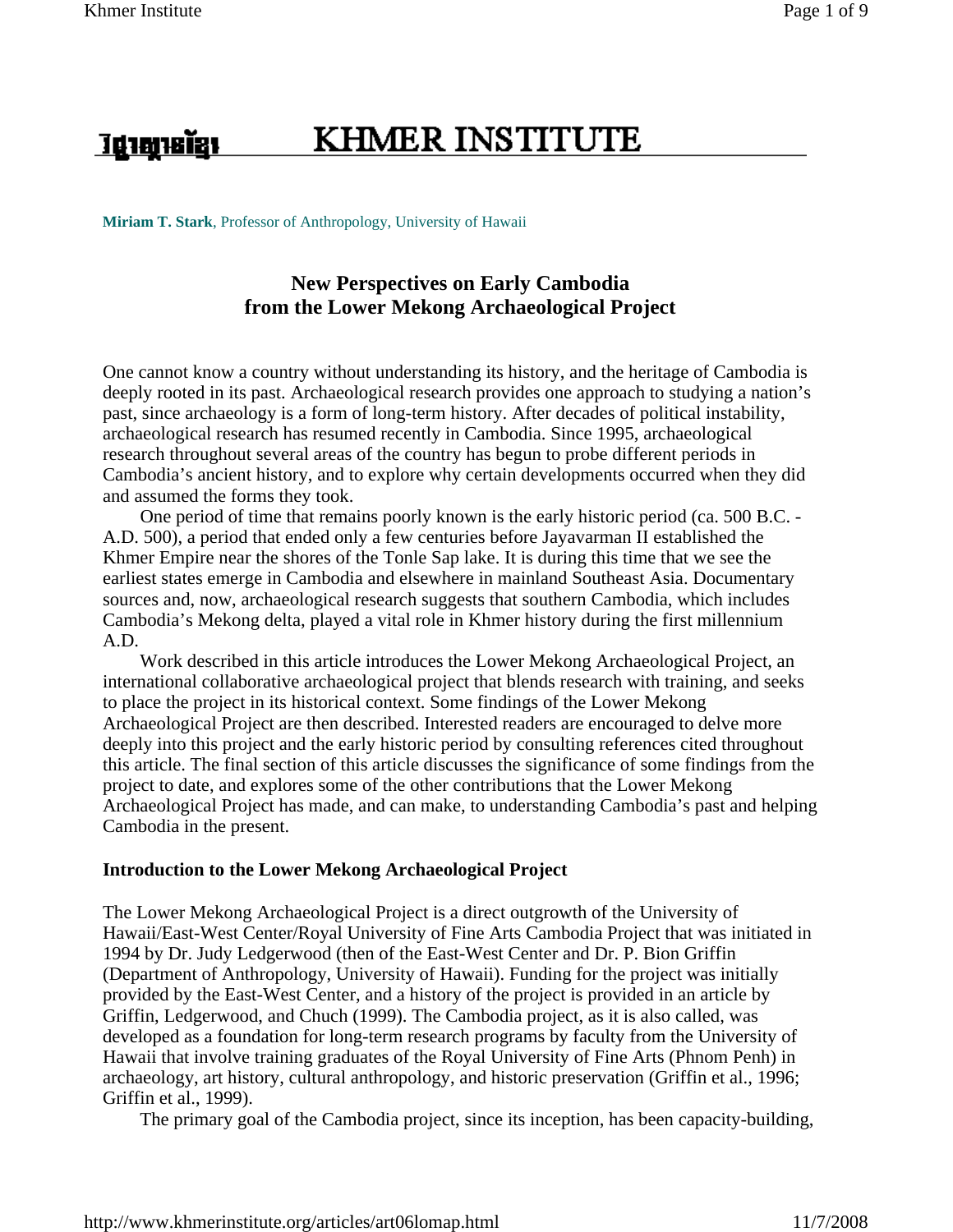which in this case involves providing technical and academic training for graduates from the Archaeology faculty at the Royal University of Fine Arts. Training archaeology students has been a primary goal of the Royal University of Fine Arts for more than a decade, since the temples of Angkor are the leading tourist attraction in Cambodia and the country lacks trained specialists to manage them. One of the many tragedies of the Khmer Rouge era was the disappearance of most of Cambodia's archaeologists; it is said that only four trained archaeologists survived that era. They recognized the urgent need to train the next generation in archaeology to provide preservation specialists for the country's archaeological heritage, and have actively sought international cooperating institutions to support this goal since the early 1990s.

 Although prehistorians and historical archaeologists are now actively engaged in field investigations throughout the country, most current energies focus on understanding archaeology in the northwestern portion of Cambodia, and particularly in Siem Reap province near the Angkorian temple complex. A small handful of research projects work in areas outside of northwestern Cambodia, notably teams working in Kompong Cham province on the circular earthworks and in Takeo province through the Lower Mekong Archaeological Project. These and other teams have devoted long-term systematic efforts to studying the archaeology of ancient Cambodia. New projects run by Khmer students have been initiated at the prehistoric site of Samrong Sen and also in a kiln site near Phnom Penh. As more Khmer students receive training to do archaeological research, the amount of archaeological research in Cambodia continues to grow.

 The Lower Mekong Archaeological project, hereafter called LOMAP, was established to study the early historic period of southern Cambodia, from ca. 500 B.C. to ca. A.D. 500 (Stark et al., 1999). His Excellency Chuch Phoeurn (Under-Secretary of State, Ministry of Culture and Fine Arts) and Dr. Miriam Stark (University of Hawaii) co-direct the Lower Mekong Archaeological Project. At the invitation of Cambodia's Ministry of Culture and Fine Arts, LOMAP has concentrated most of its archaeological research on the archaeological site of Angkor Borei in Takeo province. Our fieldwork combines archaeological research and training and uses a variety of field techniques, from excavation and survey to geoarchaeological prospecting and coring. Several American students from the University of Hawaii, and more than 20 graduates from the Archaeology Faculty of the Royal University of Fine Arts have participated in LOMAP fieldwork since 1996.

#### **The Mekong Delta and the Transition to History**

Southern Cambodia contains a rich yet poorly understood record of early historic period occupation, from approximately 500 B.C. to approximately A.D. 500. Archaeological research in the last two decades suggests that the Mekong delta experienced extensive settlement and human land-use that predated the Angkorian period, or before ca. A.D. 802. Historians and art historians have identified the endpoint of the early historic period ca. A.D. 500, when we see the emergence of statuary, writing, and a more complex political organization that may have been integrated through religious ideology (Coedès 1968; Vickery 1998).

 The Mekong River is one of world's longest rivers (ca. 2,600 mi or 4,180 km) and flows through China, Burma, Laos, Thailand, Cambodia, and Vietnam. Today the Mekong delta is one of world's great rice-growing regions. It is flat, low-lying, and prone to flooding. It is also a rice granary of mainland Southeast Asia, and traditionally produced large surpluses that were exported. Today, rice production yields in portions of Cambodia's Mekong delta far surpass the yields in most other provinces in Cambodia, and geographers believe that the ancient Mekong delta was easily farmed through recession rice agriculture (Fox and Ledgerwood 1999; van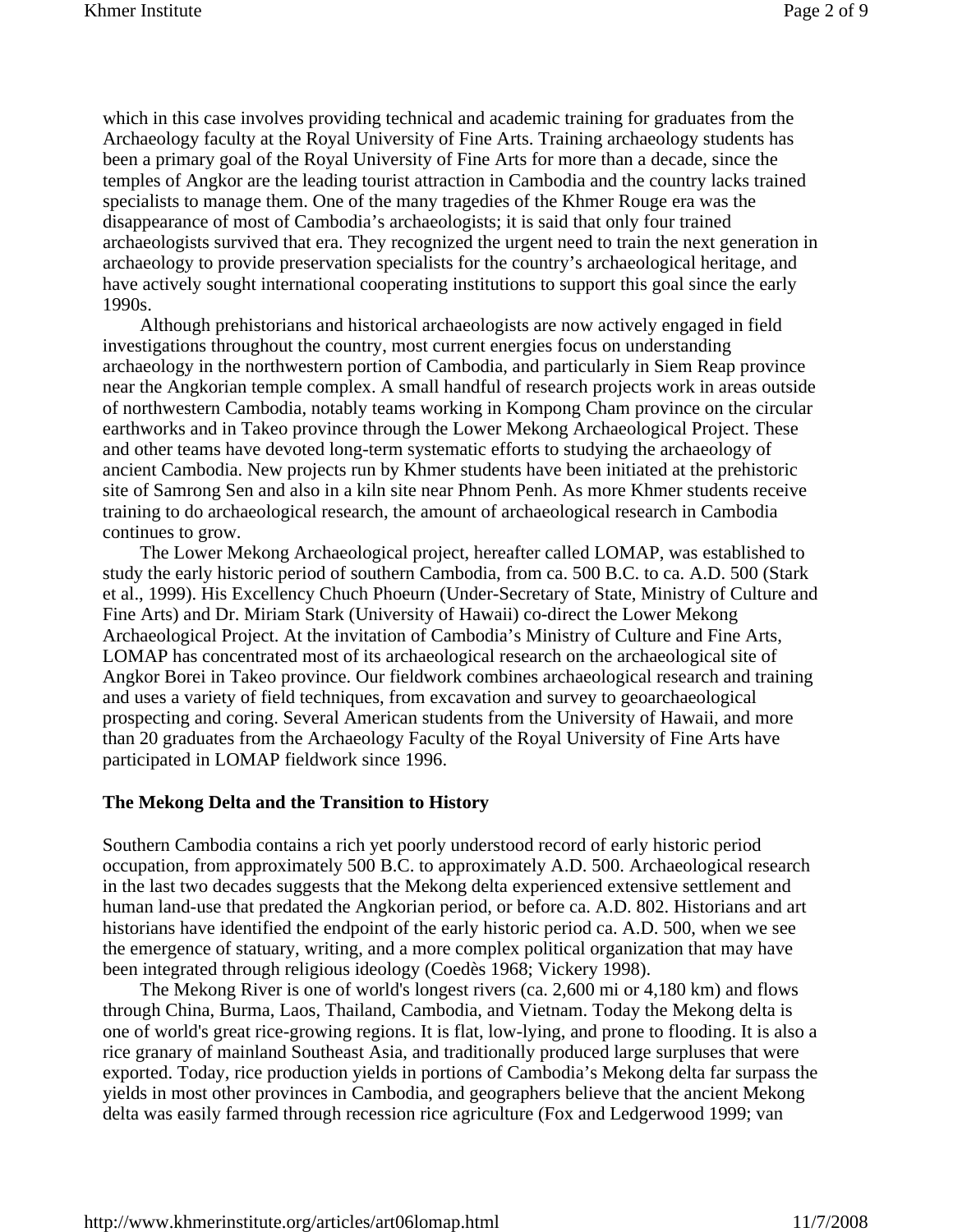#### Liere 1980).

 We know the earliest polities of the Mekong delta through documentary evidence, and particularly through Chinese accounts and oral traditions. Chinese envoys, Kang Dai and Zhu Ying, visited the delta in the mid-3rd century AD to explore the nature of sea passage via SE Asia to India. These Chinese dignitaries described customs of the peoples who lived in the "Kingdom of Funan." This polity reputedly contained multiple urban centers and many trappings that archaeologists associate with ancient states: nucleated population centers, political hierarchy, institutionalized religion, writing and perhaps even economic specialization. According to the Chinese, the political structure of Funan was a succession of rulers or kings, each of whom lived in a wooden royal residence. Oral traditions recounted to the Chinese suggested that the first king gave each of his seven sons a region to rule, and that one of the last kings was named Jayavarman - the great name appropriated by kings during the Angkorian empire of the 9th-14th centuries.

#### **Archaeology and History as Sources of Information**

Several scholars have examined the Chinese documentary sources to understand political developments associated with "Funan" (e.g., Coedès 1968; Ishizawa 1996; Jacques 1979; Pelliot 1903; Wheatley 1983). Historical accounts say that Funan had a tribute-based economy, and that this Funan polity produced a surplus that was available to foreign traders who visited coastal ports. At some point in or shortly after the 2nd century B.C., the Indian emperor Asoka encouraged efforts at missionization and Buddhist missionaries moved to the east into Southeast Asia. Kenneth Hall has summarized these developments in his history of trade and maritime development in early Southeast Asia (Hall 1982, 1985).

 Although our strongest archaeological evidence for contact begins some centuries after this time (e.g., Bellina 1998; Glover 1990), the earliest archaeological evidence for South Asian materials dates to the 4th and 3rd centuries B.C. Farther west, the Roman emperor Vespasian banned the exportation of metals from the Roman empire in A.D. 70, leading Indian merchants to seek their raw materials from the East (and from Suvannabhumi, the Land of Gold) to provision international traders (Ray 1994). How do these different pieces of information fit together to explain developments in the Mekong delta? Documentary and archaeological sources provide complementary strategies for understanding the transition to history.

 Until recently, the only archaeological information available for the archaeology of the Mekong delta derived from Louis Malleret's 1940s excavations at the site of Oc Eo in Vietnam (Malleret 1959, 1960, 1962). Malleret's work at Oc Eo suggested that this settlement served as a coastal trading port for the kingdom of Funan during the second through sixth centuries A.D. In the half-century since Malleret's fieldwork, Vietnamese archaeologists have uncovered dozens of "Oc Eo Culture" (sites occupied in the first half of the first millennium A.D.) throughout southern Vietnam.

 No systematic archaeological field research has been undertaken previously in Cambodia's Mekong delta, and civil strife between the 1950s and1970s restricted Vietnamese research on the early historic period in the Mekong delta. Much of what we know about early historic period archaeology in the region to date thus derives from the Vietnamese side of the Mekong delta. Louis Malleret's research in the Transbassac area and at the site of Oc Eo produced a wealth of evidence for international maritime trade in semiprecious stone beads, high-tin bronze artifacts, Rouletted Ware, Roman coins, intaglios, and glass beads (Malleret 1959, 1960, 1962). A decade earlier, Pierre Paris (1931, 1941) identified possible canals (using aerial photographs) between Oc Eo and Angkor Borei. Since the 1970s, Vietnamese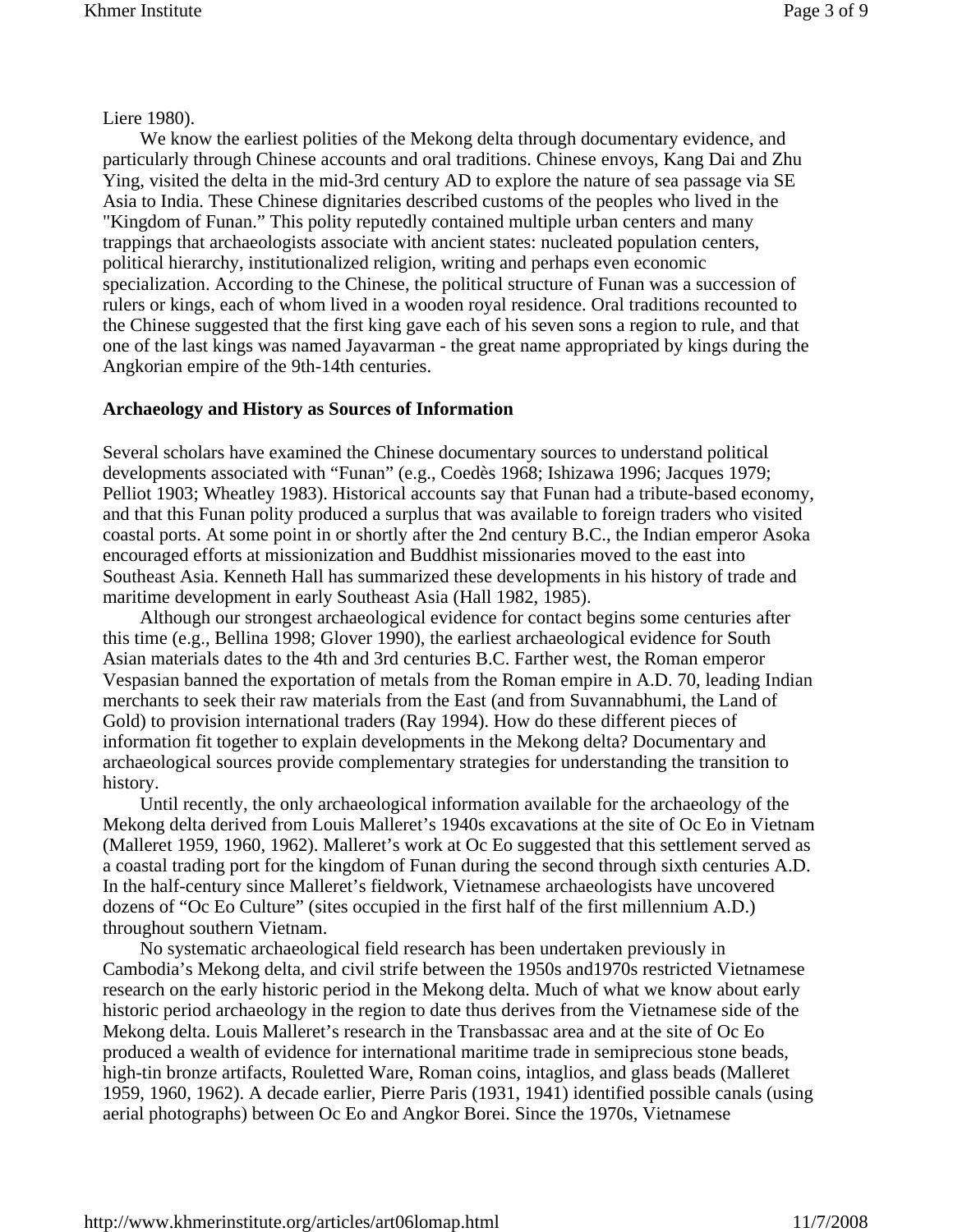archaeologists have worked steadily in the delta on sites from the "Oc Eo" culture. This growing body of research suggests that large settlements were found throughout much of the Mekong delta by the first millennium A.D. The sequence of development and the nature of intraregional interaction between these settlements remains largely unknown.

#### **Archaeological Research at Angkor Borei (Takeo province)**

Since 1996, the Lower Mekong Archaeological Project (LOMAP) has undertaken research in and around the ancient site of Angkor Borei (Takeo Province) in southern Cambodia. The contemporary community (and archaeological site) of Angkor Borei is found at the western edge of the Mekong delta, at 10° 59' N latitude and 104° ?58' E longitude. Although a town of approximately 6,000 inhabitants sits directly atop the archaeological site today, archaeological features are still visible as collapsed rubble mounds and water control features. As one example, portions of the ancient moat are now used for farming. French geographer Etienne Aymonier described architectural features of the site (in particular a wall), while others collected statuary from the site and vicinity for museum collections.

 Historians and archaeologists have recognized Angkor Borei as an important historical site for several reasons. As early as 1911, the French were drawn to a small hill immediately south of Angkor Borei that contains two pre-Angkorian temples, Phnom Da and Asram Maharosei. These temples once contained abundant statuary that suggested early Indic influence and the importance of the Mekong delta area for pre-Angkorian Khmer civilization. The archaeological site of Angkor Borei has also produced the earliest Khmer inscription (dated to A.D. 611 [Jenner 1980]), as well as brick architecture, statuary, and assorted valuables including precious metals and gems. The French believed that Angkor Borei was one of the first capitals of the Funan that the Chinese described (Pelliot 1903), and that powerful elites ruled the region until some point during the 7th century A.D. when the center of power shifted to the north (for recent review, see Vickery 1998).

 The settlement of Angkor Borei has long been important to the Cambodian people as well. Many Khmers consider Angkor Borei the cradle of Khmer civilization, in part because Angkor Borei is associated with the place called Kok Thlok and the origin story of Preah Thaong or Nagi Soma (Ledgerwood 1996; also see Gaudes 1993). In the origin story that Funan residents recounted to visiting Chinese emissaries in the 3rd-6th centuries A.D., an Indian Brahmin priest named Preah Thaong (or Kaundinya) left India for Southeast Asia, and arrived at the shores of the Mekong delta. There he saw a beautiful local princess, named Soma, on the shore. She was the daughter of the king of the nagas, serpents that lived beneath the ocean. Preah Thaong and Nagi Soma battled each other for control of the region. He defeated her, they fell in love, and married. As a gift to his daughter and new son-in-law, the king of the nagas 'drank the waters' that covered the land (this might have involved draining parts of the delta for farming). It is said that King Preah Thaong introduced Hindu customs, legal traditions and the Sanskrit language to the population and built them a kingdom that he called Kambuja.

 The descendants of this kingdom's residents, Kambuja-desa, are the modern-day Khmers. No indigenous inscriptions link Angkor Borei directly with the founding of Cambodia, because the 7th-8th century inscriptions described donations to temples and the acts of generous people rather than discussing founding stories. Yet place names around Angkor Borei suggest a strong connection between the Preah Thaong/Nagi Soma story and this ancient settlement. The district of Khok Thlok is located just southeast of Angkor Borei, and a reservoir in the settlement's center is named Preah Thaong. Oral traditions, coupled with historical and archaeological evidence, indicate that Angkor Borei and its environs are significant for understanding Cambodia's past.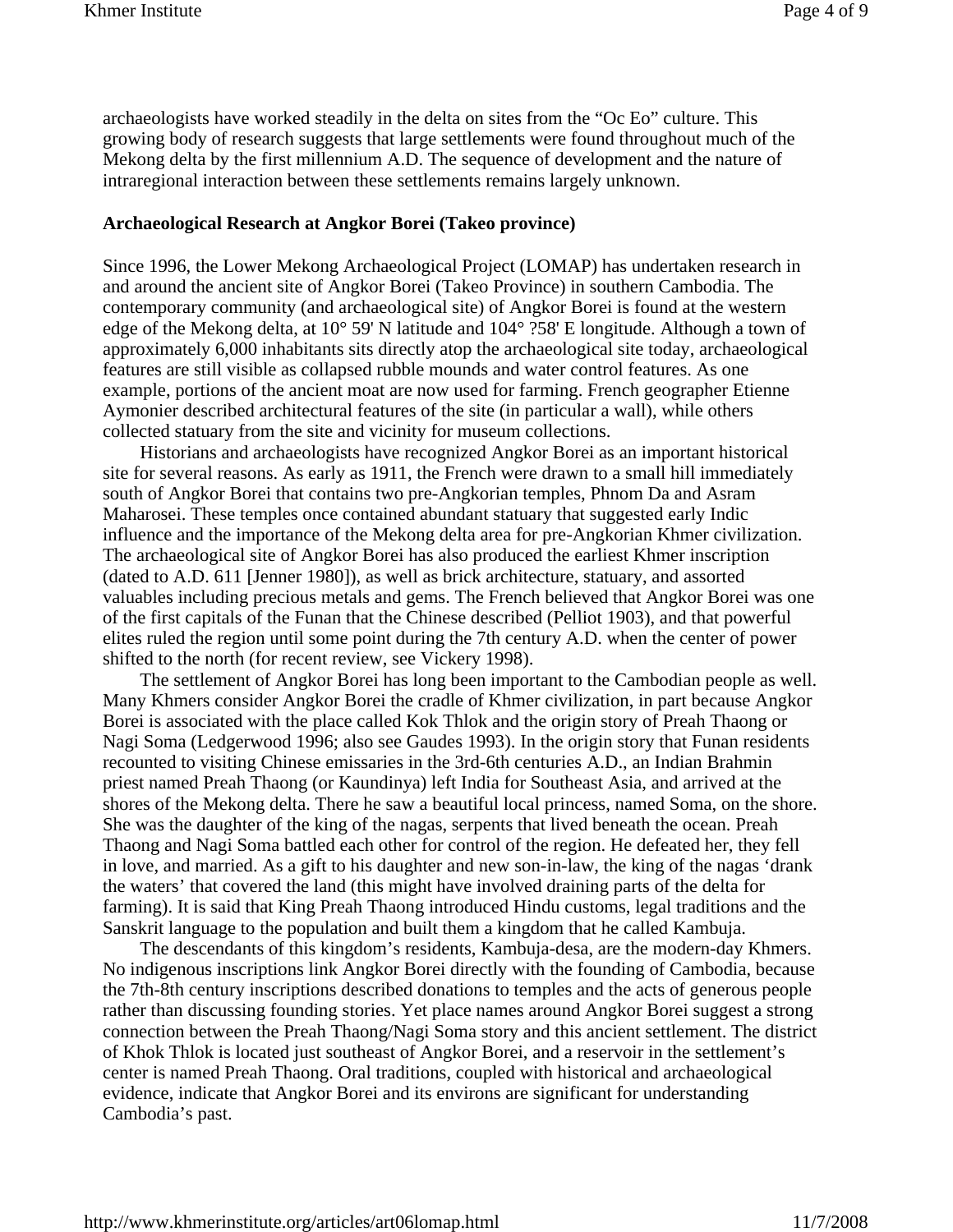### **Research Through the Lower Mekong Archaeological Project**

Research by the Lower Mekong Archaeological Project at Angkor Borei has been designed to answer the following questions:

- 1. When was Angkor Borei first settled as an ancient community?
- 2. How did the organization and role of ancient settlement of Angkor Borei change through time?
- 3. How did the settlement and growth of Angkor Borei, as a regional center, affect the natural and cultural landscape of the Mekong delta?
- 4. What evidence exists that Angkor Borei served as an ancient capital of the complex polity that Chinese emissaries described as "Funan" in the 3rd-6th centuries A.D.?

Answering these questions requires both basic research and detailed technical studies. Basic research through our project since 1996 has primarily involved two types of field research. The first uses reconnaissance and mapping to identify the range of ancient features distributed across the site, like collapsed brick structures, ancient water features like reservoirs and moats, and areas of dense ancient trash deposits. We now know that Angkor Borei was a walled settlement that, at its peak, enclosed an area of at least 300 hectares and contained more than a dozen brick monuments. It was first founded in the 5th or 4th century B.C., and apparently grew as a community through time. Precisely how large the population became and where all the people lived is not yet clear, although future work will concentrate on these topics.

 The second type of basic research undertaken by the Lower Mekong Archaeological Project involved testing the subsurface deposits in various parts of the site through excavations. Most of these activities have been summarized elsewhere (Stark et al., 1999; Stark and Bong, in press). Work in 1999 and 2000 uncovered portions of an ancient cemetery in the center of the walled site that probably dates between ca. 200 B.C. and A.D. 200 (Stark, in press). Several detailed technical studies are now underway that examine human modification of the ancient landscape through time, changes in the technology of ceramic production and the organization of ceramic distribution, and the health and status of ancient people who lived in and constructed the settlement of Angkor Borei. Most of this work is complicated, and will take several years to complete. Our work has already produced several key findings, however, that may encourage scholars to revise their view of Cambodia's Mekong delta during the early historic period.

 First, it now seems clear that the settlement of Angkor Borei was first occupied by the late 5th or early 4th century B.C.; three consistent sets of radiocarbon dates, from discrete areas of the site, support this finding. This founding date precedes Chinese descriptions of "Funan" by approximately 500 years. It may be the case that the "Funan" polity the Chinese described had a much deeper history than scholars have previously imagined, with roots in the late Iron Age of Southeast Asia. If this is so, then social complexity emerged gradually, over a 500-year period in the Mekong delta. Documentation and testing of archaeological sites like Angkor Borei permits researchers to study the historical trajectory of this development.

 Secondly, the 1999-2000 excavations at the ancient cemetery of Vat Komnou (in the center of the site) have produced an ancient cemetery that was used from ca. 200 B.C. - A.D. 200. LOMAP excavations recovered portions of at least 45 inhumations in the 1999 and 2000 field seasons that are now undergoing analysis by Dr. Michael Pietrusewsky at the University of Hawaii. The closely packed nature of the human burials and the fact that these are inhumations rather than cremated remains means that we can study the health and dietary status of these ancient Cambodians through skeletal analyses. The fact that most human skeletons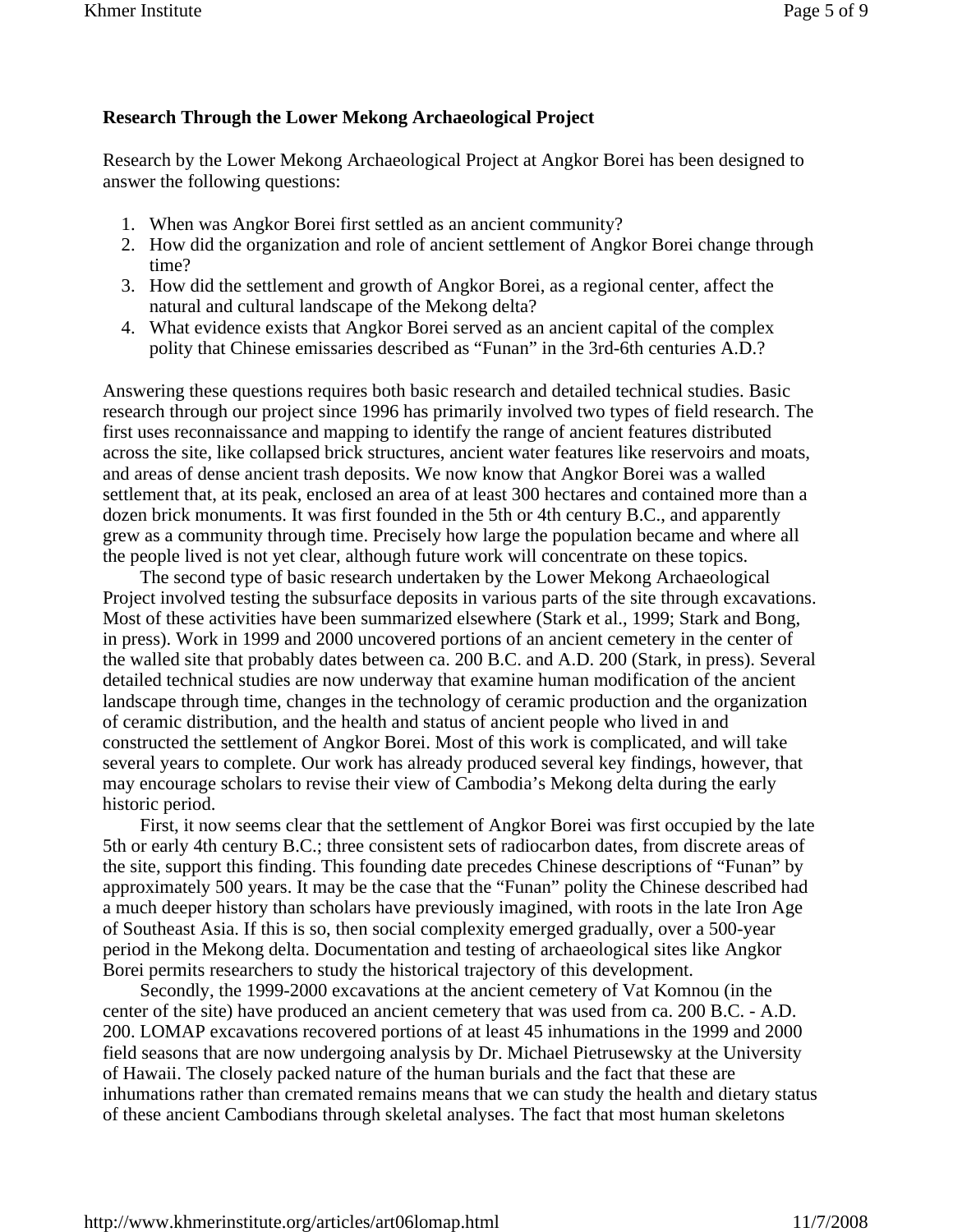were interred with associated burial goods (earthenware vessels, animal remains that were likely grave offerings, and some beads) provides data for studying the nature of social organization during the time the cemetery was used.

#### **From Archaeological Findings to Issues of Relevance**

Fieldwork is the most dramatic aspect of the archaeological enterprise, and attracts tremendous attention from the communities in which archaeologists work. Yet archaeological fieldwork alone produces only broad outlines of the pictures that archaeologists seek to draw; postfieldwork analysis is necessary to make sense of the material we excavate. As should be clear from the previous sections, the results of detailed studies from archaeological research at Angkor Borei will take some time to complete. The next decade holds great promise for learning about more about this site, and work by members of the Lower Mekong Archaeological Project will illuminate the role of Angkor Borei with respect to regional developments during the first millennium A.D.

 Work through the Lower Mekong Archaeological Project also makes a significant contribution by providing advanced technical training opportunities for archaeologists who wish to dedicate their careers to historic preservation and heritage management in Cambodia. At the forefront of this group are Khmers who have graduated from the Archaeology Faculty of the Royal University of Fine Arts, and whose participation in the Lower Mekong Archaeological Project helps them gain access to long-term employment as archaeologists. The project offers high-level technical field training to graduates of the Royal University of Fine Arts to help them gain the expertise necessary to move into professional archaeology positions in Cambodia's heritage organizations like the Ministry of Culture and Fine Arts and APSARA. At least seven project participants are now engaged in post-graduate study in or beyond Cambodia (in the United States and Japan).

 The Lower Mekong Archaeological Project emphasizes training for Khmer archaeologists, but the project also accommodates a small number of trained archaeology students from western universities (not only American universities) who wish to study Cambodia's past at the graduate level. Opportunities for a variety of research topics - both in the field and in the lab - are available through the Lower Mekong Archaeological Project for students who join the graduate program in the University of Hawaii's Department of Anthropology. The University of Hawaii has one of the most dynamic Centers for Southeast Asian Studies in the country today, and an active commitment to research in Cambodia. Graduate students who pursue Cambodian research at the University find colleagues in a variety of different programs, from Geography and Sociology to Political Science and Historic Preservation. We encourage motivated graduates with strong undergraduate records to apply to the program, and welcome inquiries.

### **Conclusions**

Because this article is written by an archaeologist who was trained in western methods of data and interpretation, much of the foregoing discussion focused on archaeological and historical goals of the research, and how the project's findings thus far articulate with these goals. The Lower Mekong Archaeological Project has now dedicated more than five years of research to the site of Angkor Borei, and with good reason: It is at Angkor Borei that the earliest written Khmer was found, and this ancient settlement may well have dominated the Mekong delta region politically and economically during part of the first millennium A.D. Angkor Borei is thus an extremely significant archaeological site for the information it contains about the first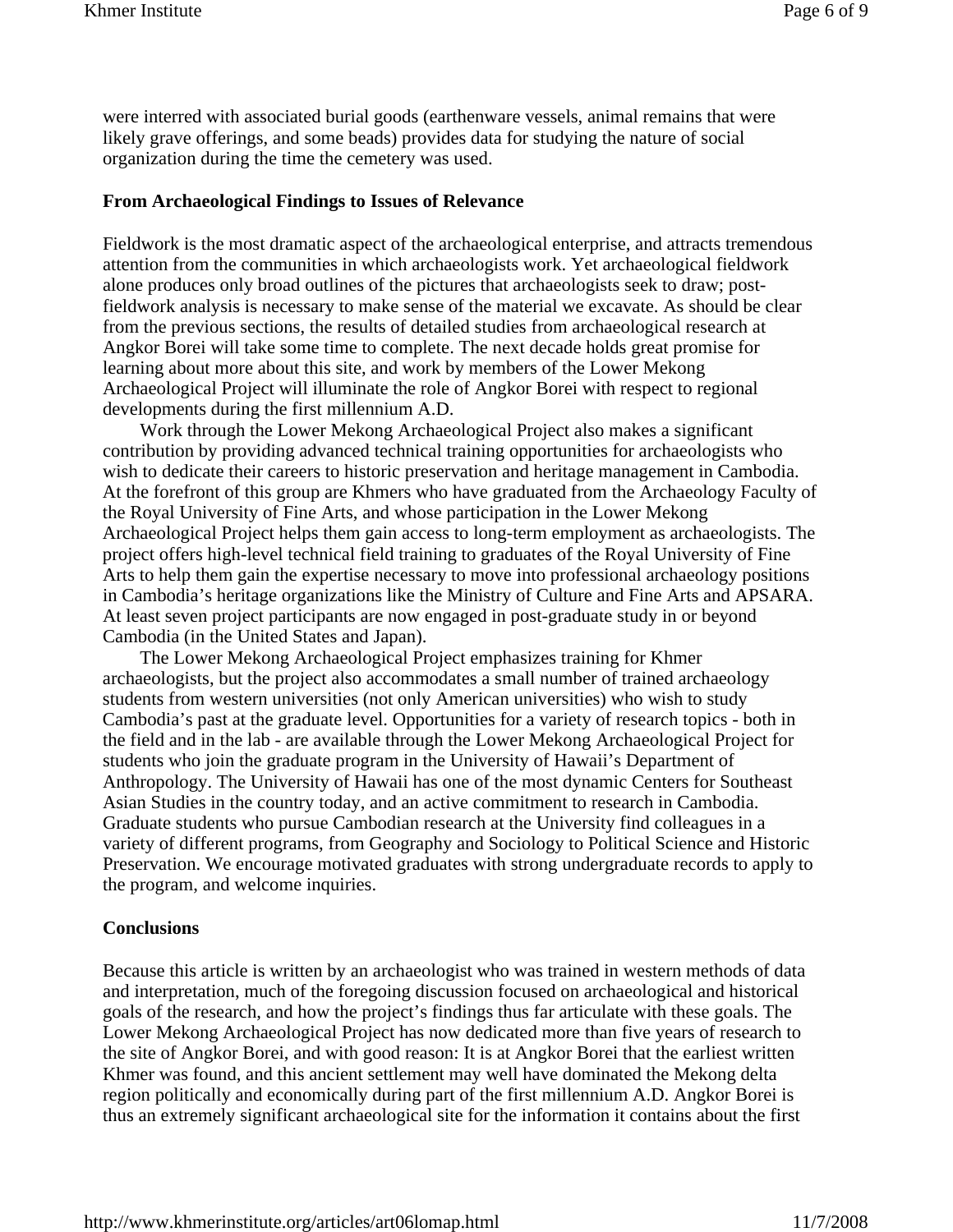millennium settlement of the Mekong delta, and because we can study the rise of civilization by studying the development of ancient settlements like Angkor Borei. The fact that Khmers lived in the Mekong delta, at settlements like Angkor Borei, as much as 1500 years ago is also significant given current geopolitical boundaries.

 The archaeological site of Angkor Borei deserves status as a national heritage site, since understanding this settlement's history holds potential for understanding the origins of the Khmer. For these reasons, the European Union has funded a local museum at the site, in consultation with members of the Lower Mekong Archaeological Project. This modest museum (now undergoing renovations) contains sculptures, inscriptions, and artifacts that are described in Khmer, English and French. Hundreds of people visit the museum each year, including many Khmers from within and beyond Cambodia's borders. Angkor Borei, in part because of its proximity to Phnom Da, is becoming a tourist destination for Khmers and foreigners who want to learn about Cambodia's important and ancient history. It has been an honor and a privilege to undertake archaeological research at this most important place in Cambodia's history for all of the project members, and we look forward to even greater collaboration in the future.

>>> *Learn more at the* LOMAP website >>>

#### **Acknowledgments**

The Lower Mekong Archaeological Project could not have been initiated without financial support from the East-West Center and the University of Hawaii, and thanks is extended to both of these organizations and to Bion Griffin and Judy Ledgerwood for their assistance. Additional funding for the project since 1997 has been provided by the National Endowment for the Humanities, the Wenner-Gren Foundation for Anthropological Research, the National Geographic Society, the Foundation for the Exploration and Research on Cultural Origins, and the PRASAC unit of the European Union in Cambodia. I am also grateful to my many colleagues who have assisted the project in so many ways; special thanks go to the Ministry of Culture and Fine Arts and to Her Royal Highness Princess Norodom Bopha Devi (Minister). I also thank His Excellency Chuch Phoeurn, His Excellency Tuy Koeun, His Royal Highness Sisowath Pannara, and His Excellency Pen Yet for their ongoing support of the project. I am grateful to colleagues in the Archaeology Faculty at the Royal University of Fine Arts, and particularly to His Excellency Hor Lat and Professor Koum Sourith. The archaeological research could not have been accomplished without the able and cheerful assistance of several generations of RUFA archaeologists, including (by year): Tea Van, Chan To, Chhan Kanha, Chhan Chamroeun, Kou Vet, Chan Nak, and Cheang Serei Vuthy (1996, 1997); Lath Poch, In Sokritya, Un Moninita, Pheng Sam Oeun, So Peang, Voeun Vuthy and Peter Eyre (1999); Chea Sopheary, Mâm Vannary, Chhor Siuleng, Sok Kimsan, Voeun Vuthy, and Heng Sophaddy (2000); Thuy Chanthourn and Phon Kaseka (2001); Bong Sovath has ably assisted in the research nearly every field season since the inception of the project. Thanks also to professional colleagues (especially James Bayman, Paul Bishop, and David Sanderson) who have helped to realize the research goals of this project. Faults with this manuscript, and with the Lower Mekong Archaeological Project, remain my responsibility.

References cited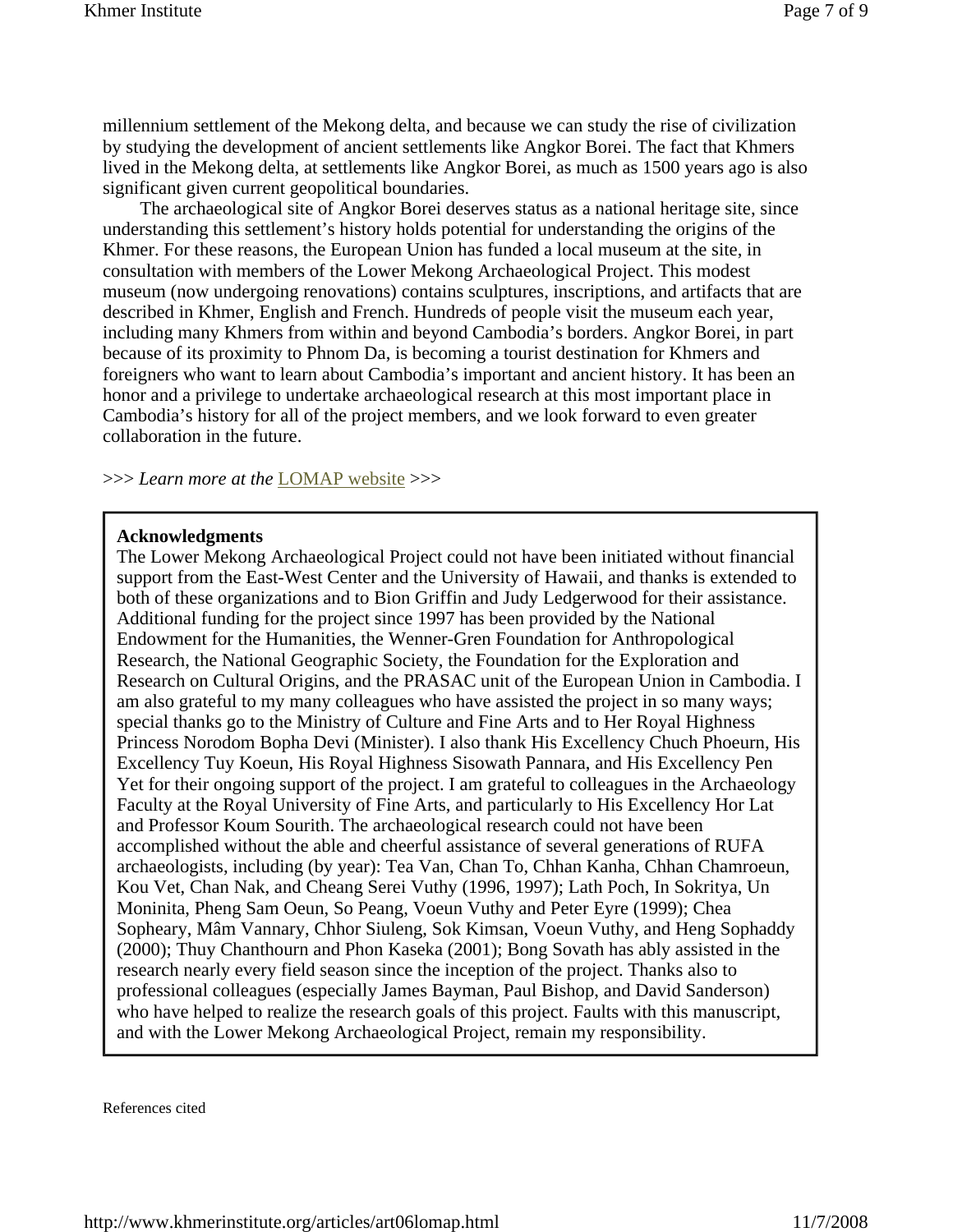- Bellina, B. 1998. La formation des reseaux d'echanges reliant l'Asie du Sud et l'Asie du Sud-Est travers le materiel archeologique (VIe siecle av. J.-C. - VIe siecle ap. J.-C.) Le cas de la Thailande et de la Peninsule Malaise. Journal of the Siam Society 86 (Parts 1 & 2):89-105.
- Coedès, G., 1968. The Indianized States of Southeast Asia. Edited by W. F. Vella. Translated by S. B. Cowing, University of Hawaii Press, Honolulu.
- Fox, J. and J. Ledgerwood. 1999. Dry-season Flood-Recession Rice in the Mekong Delta: Two Thousand Years of Sustainable Agriculture? Asian Perspectives 38(1):37-50.
- Gaudes, R. 1993. Kaundinya, Preah Thaong, and the "Nagi Soma": Some Aspects of a Cambodian Legend. Asian Folklore Studies 52:333-358.
- Glover, I. 1990. Early Trade between India and Southeast Asia. 2nd edition. Hull: Center for South-East Asian Studies, University of Hull.
- Griffin, P. B., Ledgerwood, J., and Chuch Phoeurn. 1999. The Royal University of Fine Arts, East-West Center, and University of Hawaii Program in the Archaeology and Anthropology of the Kingdom of Cambodia, 1994-1998. Asian Perspectives 38(1):1-6.
- Griffin, P. B., Ledgerwood, J. and Stark, M. T., 1996. Education, and Cultural Resource Management at Angkor Borei, Cambodia. CRM: Cultural Resources Management 19(3):37-41.
- Hall, K. R. 1982. The "Indianization" of Funan: An Economic history of Southeast Asia's First State. Journal of Southeast Asian Studies XIII(1):81-106.45
- Hall, K. R. 1985. Maritime Trade and State Development in Early Southeast Asia. University of Hawai'i Press, Honolulu.
- Ishizawa, Y. 1996. Chinese Chronicles of 1st-5th Century A.D. Funan, Southern Cambodia. In R. Scott and J. Guy (eds.), South East Asia & China: Art, Interaction & Commerce, Colloquies on Art & Archaeology in Asia No. 17, pp. 11-31. University of London Percival David Foundation of Chinese Art, London.
- Jacques, C. 1979. `Funan,' `Zhenla': The Reality Concealed By These Chinese Views of Indochina. In R. B. Smith and W. Watson (eds.), Early South East Asia: Essays in Archaeology, History, and Historical Geography, pp. 371-379. Oxford University Press, New York.
- Jenner, P. N. 1980. A Chrestomathy of Pre-Angkorian Khmer. I. Dated Inscriptions from the Seventh and Eighth Centuries (A.D. 611-781), Southeast Asia Paper No. 20, Part I, Center for Southeast Asian Studies, University of Hawaii, Honolulu.
- Ledgerwood, J. 1996. Myth/History and the Study of Angkor Borei. Paper delivered at the Khmer Studies Conference, Monash University, Australia.
- Malleret, L. 1959. L'Archéologie du Delta du Mékong, Part 1. L'Exploration Archéologique et Les Fouilles d'Oc-Èo. Paris: École Française d'Extrême-Orient.
- Malleret, L. 1960. L'Archéologie du Delta du Mékong, Part 2. La Civilisation Matérielle d'Oc-Èo. 2 vols. Paris: École Française d'Extrême-Orient.